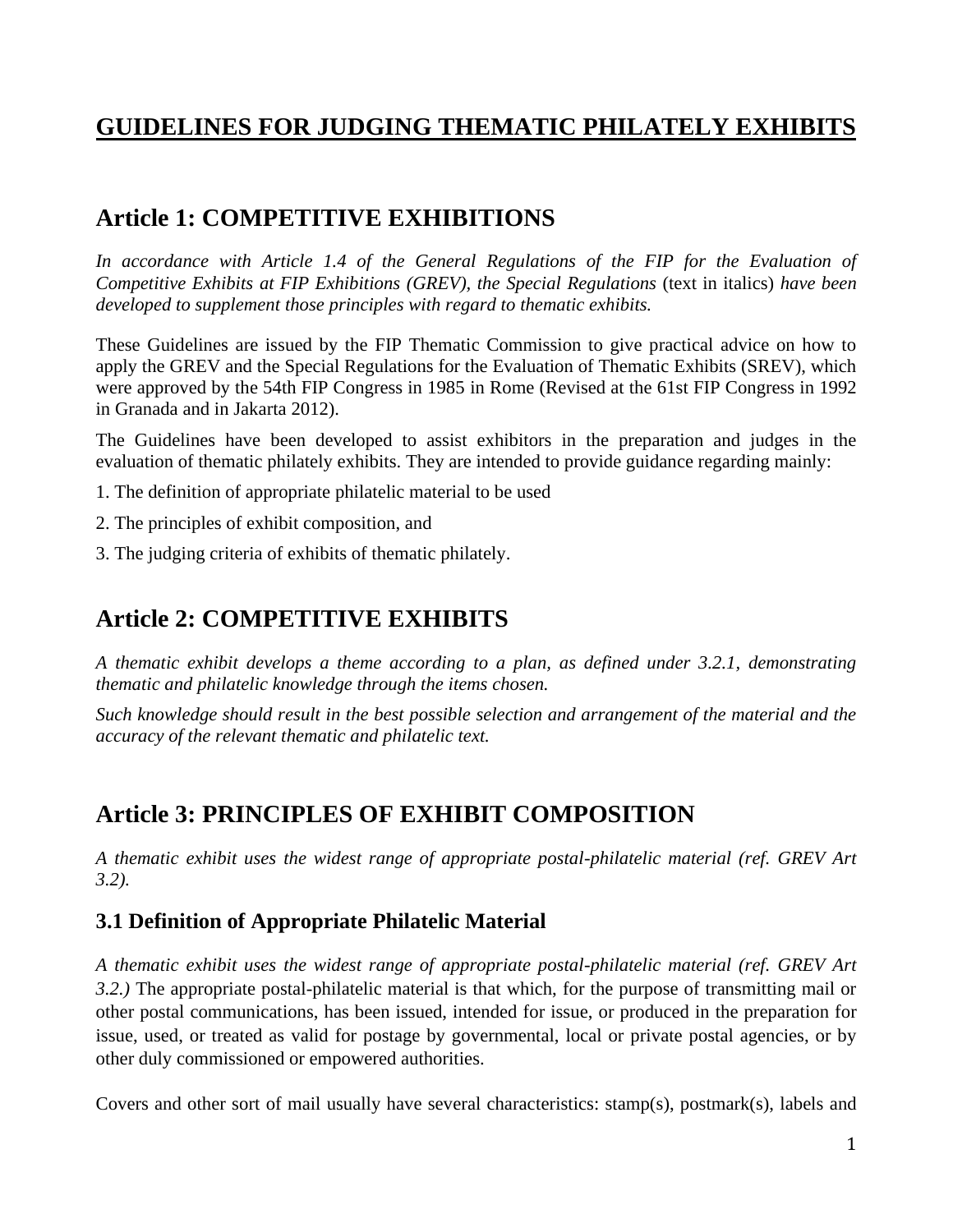markings indicating the special treatment of this mailing, and sometimes indications for postage privileges. These are the elements of postal origin and/or significance, which can be used for thematic treatment. Other characteristics of the same mailing, like sender's name and address information, decorative printings or illustrations on the envelope / card, or the message and other parts of the content, are the non-postal (= private) elements which cannot be used for thematic treatment.

This distinction between postal elements and private elements (maybe on the same item which went through the post) is the one and only rule for defining appropriate philatelic material in thematic philately. Therefore, it is fundamental for understanding the nature of "postal-philatelic material" in thematic philately, in contrast to social philately and open class, which both allow for the private elements of a mailing to be used in treatment.

All other listings in this section of the guidelines are explanations of this rule. They show the typical range of postal-philatelic material as it occurs in the leading thematic exhibits and gives some warnings in those cases in which exhibitors try to stretch the definition of appropriate material. The following lists document the very wide range of material, which is appropriate for thematic development, given that the thematic treatment refers to the mentioned elements of postal origin and/or significance.

## **Type of material**

- Postal franking items (stamps, stamp booklets, postal stationery, franking meters, computer generated postage e.g. FRAMA labels, SmartStamps etc.)
- Modifications applied to postal franking items (e.g. overprints, surcharges, and punchperforations, as shown by "perfins"). However, modified items are not to be included if the modification distracts from the original theme (e.g. by making it no longer visible); they may be used for the theme(s) related to the modification.
- Postal cancellations (ordinary, slogan, commemorative and other special postmarks)
- Stamps, cancellations, marks and/or cards indicating a postage privilege (e.g. authorities, military)
- Other items used in the postal operations, such as registration labels, postal route labels and markings, supplementary labels or markings (e.g. censorship, disinfection, crash mail), mail delivery dockets, reply coupons, forwarding agents markings, postal automation markings and labels, etc.; where applicable, these items should be on the relevant document.
- Items "intended for issues, or produced in the preparation for an issue", e.g. sketches, proofs
- Varieties and errors
- Revenue stamps. They are admitted as long as they are postally used or have postage validity. Revenue stamps for fiscal purposes are admitted in exceptional cases, when they are the only mean to describe an important thematic point.

## **Time frame**

Postal material from the pre-stamp era, through the classic period, to the present day.

#### **Postal Services**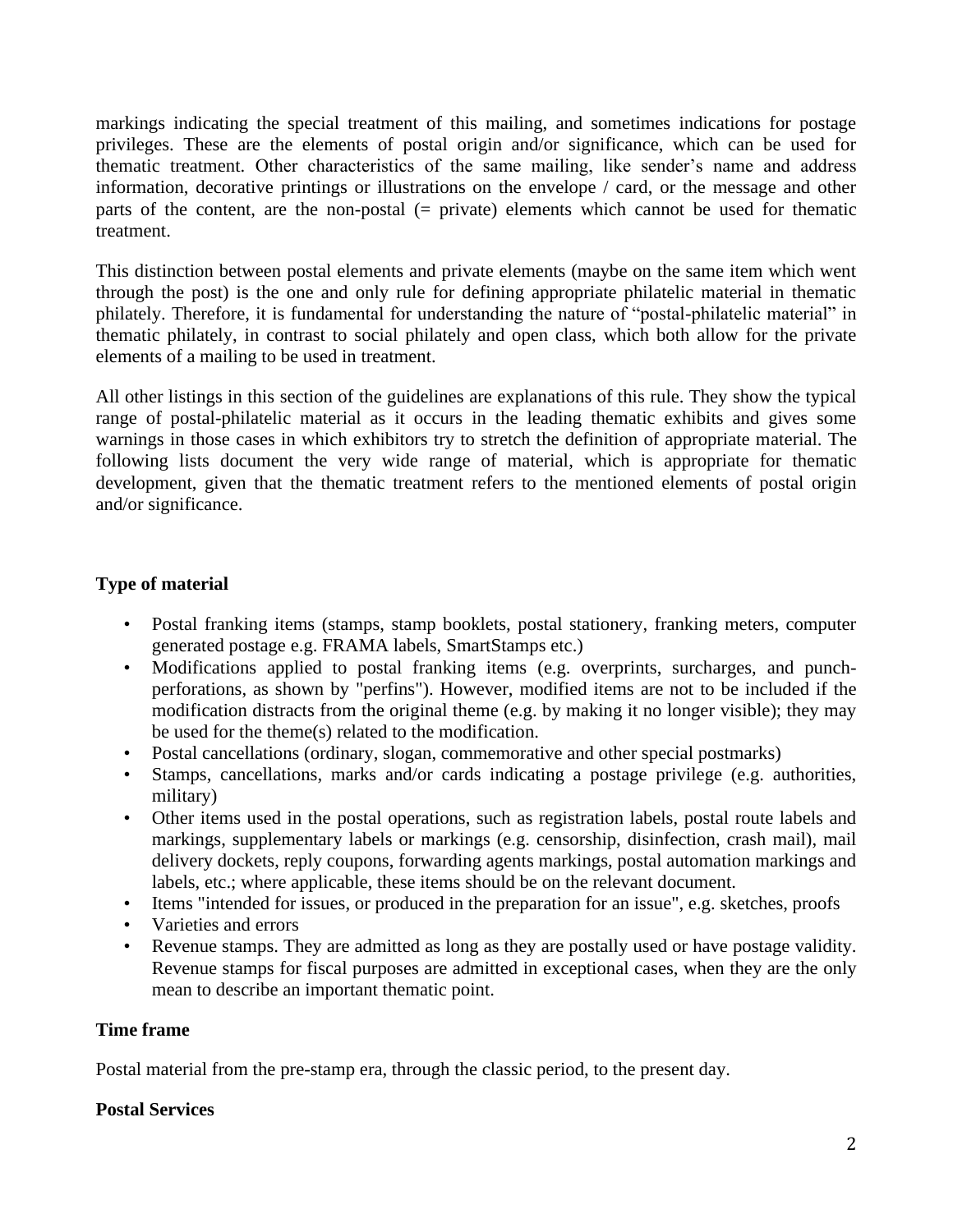- Normal transmission of mail, including
	- (postage free) service- and military- post (including Airgraphs and V-mail);
	- maritime mail.
	- railway mail of any type
	- air mail of any type
	- prisoner-of-war and concentration camp mail
	- packet, parcel post and freight post
- Postal payment service
- Private post, authorised or tolerated by the official authorities, or active in total absence of an official post
- Other postal communications, including
	- pneumatic post
	- telegrams
	- electronic mail (i.e. message sent electronically to a Post Office where it is printed out and delivered to an addressee)
	- other similar forms of postal services

### **Border-line material**

The variety of postal services and regulations in different countries and their evolution over time make it impossible to define a list encompassing all possible situations. Some items only follow to a certain extent the above definitions of appropriate or inappropriate material; therefore they should be used mainly when no other material is available to describe a specific thematic detail. When included in the exhibit, they should always be supported by a *thorough philatelic justification*.

Items belonging to the specific philatelic culture of a theme, a country or a region can be tolerated as much as they are justified and their number is proportional to the degree of elaboration of the exhibit.

The jury team shall evaluate borderline material primarily with regards to its thematic significance, so it should never be shown solely for its rarity.

#### **Inappropriate Material**

The following items and the information made available by them should not be used for thematic development:

A)

- fantasy issues from non-existent postal territories
- issues of exiled governments
- issues of organizations without postal services
- abusive, illegal and undesirable issues, as defined by the UPU and the FIP Philatelic Congress of 1976 (and available on the website of the FIP Fight against forgeries commission)
- picture postcards, unless they are postal stationery produced by a Postal Authority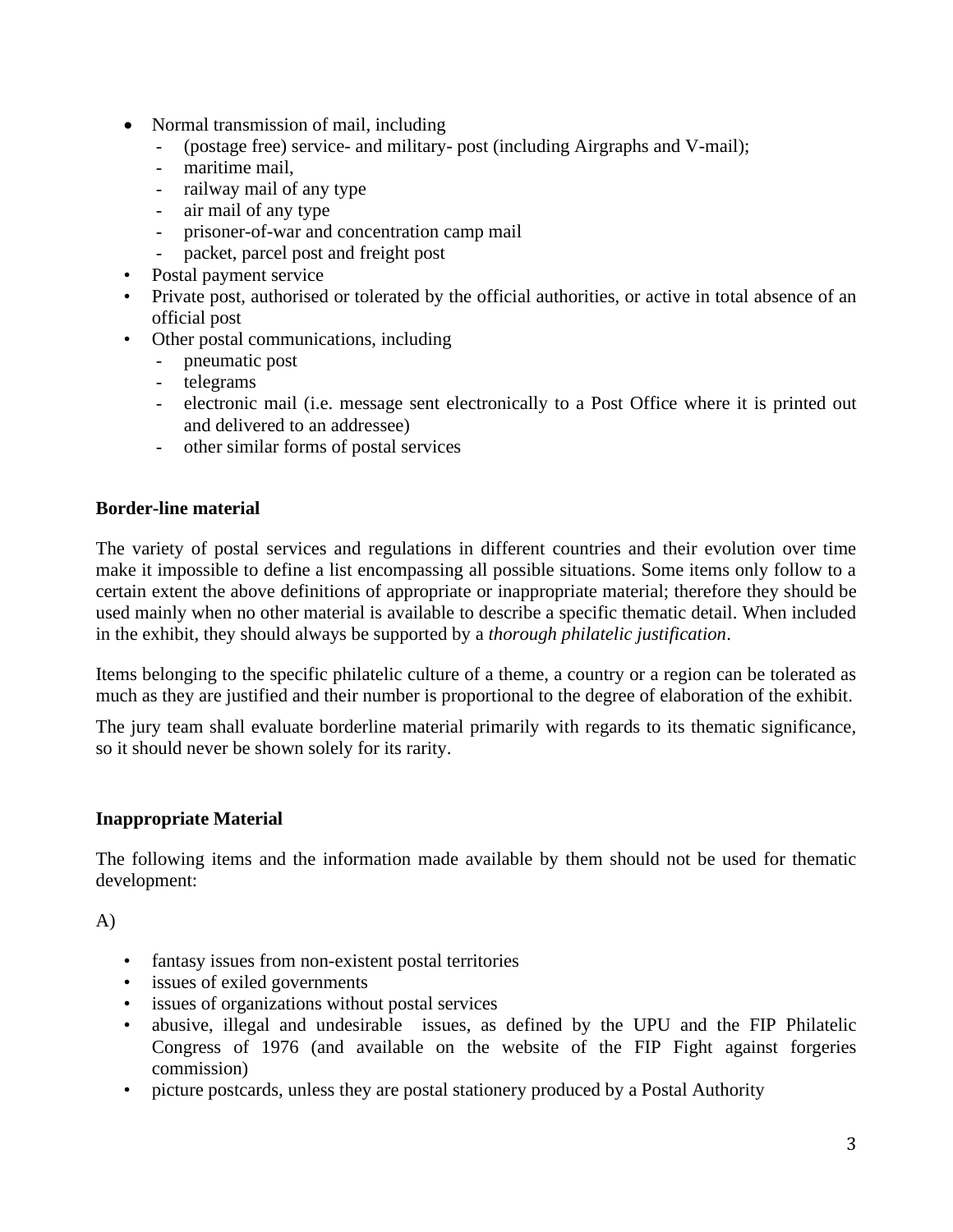• privately printed or manuscript annotated military postcards and lettercards (e.g. Feldpost), unless accepted or authorized by Postal authorities as admitted to the postal privilege without other official markings

B)

- private additional cancellations and cachets applied by a sender or a supplier before mailing the documents
- private additional prints on postal stationery (also known as "repiquages")
- administrative marks (not postal), when they do not give any postal privilege
- private decorations and decorative overprints on envelopes and cards
- private vignettes (advertising labels), whatever the purpose of their use

Aspects of category "B" are usually parts of mailings that bear postal elements like stamps and postmarks. However, these are the typical "private elements" of such mailings, which are usually not admitted for thematic treatment, as explained above.

In exceptional cases (see also 3.2.2), where no postal-philatelic material for important aspects of the theme exists, the items under B) can be considered as acceptable items as long as they present a significant thematic connection and are supported by a thorough philatelic justification.

### **Thematic Information**

*Each item must be connected to the chosen theme and present its thematic information in the clearest and most effective way.* 

The thematic information used to illustrate the theme or, better, tell a story in a thematic exhibit is derived:

- directly from
	- the purpose of issue (or of use)
	- the design of an item,
- indirectly as
	- a result of a deeper analysis that enables the use of items that, at a first glance, do not show any connection with the theme.

Thus, the thematic information can be drawn from:

- the purpose of issue:
	- those which follow changes in political situations
	- those which document a particular period
	- the design of the item, along with everything which is depicted or written on a stamp, postal stationery, postmark or other appropriate postal philatelic material.
	- the text, art style of illustration and similar
	- the material on which the item is printed, e.g., granite (silk thread) or banknote paper, war maps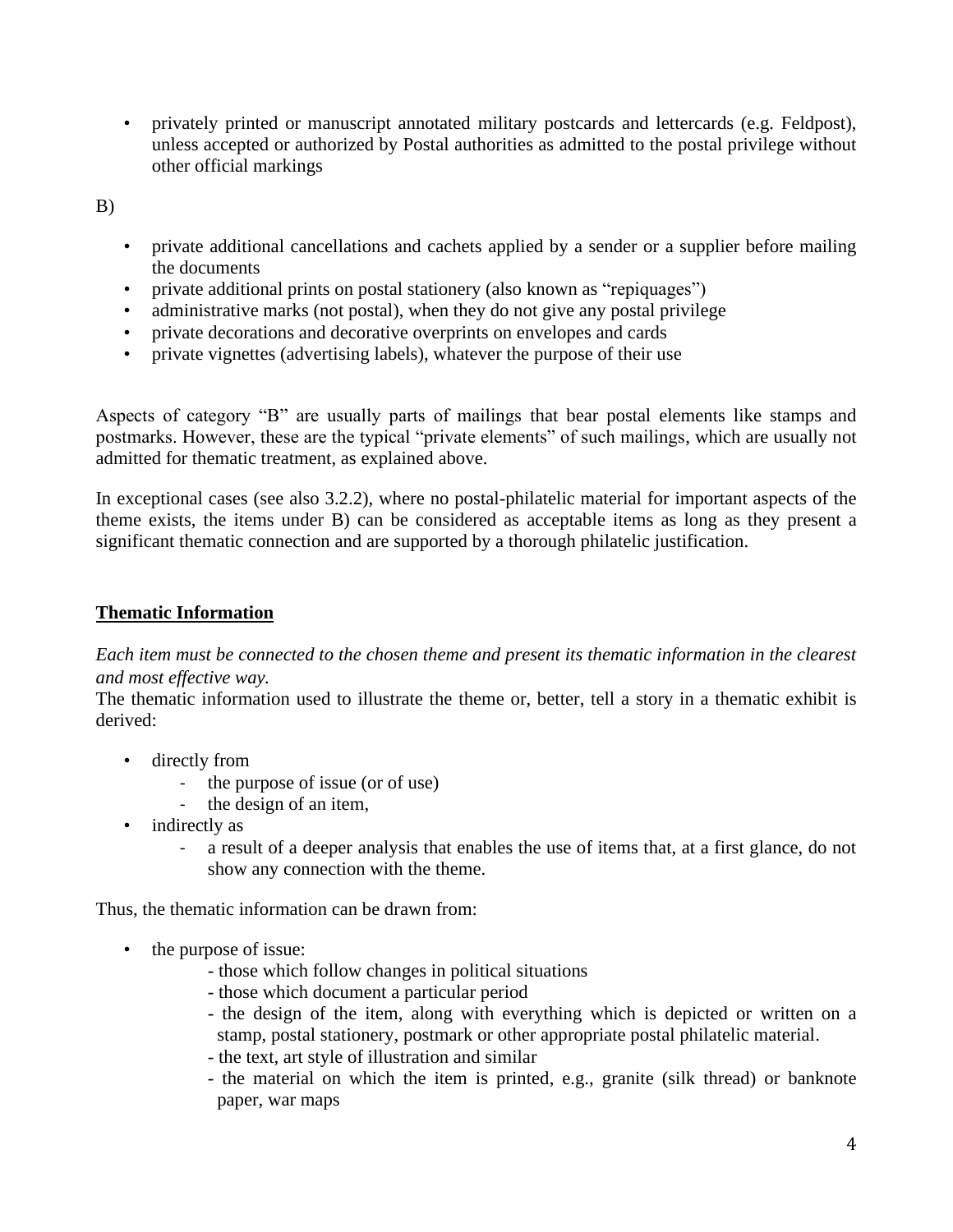- the watermark design
- the perforation (e.g. "perfins")
- the text or illustration of margins, gutters, tabs, cover and interleaving of booklets, etc.
- functions of the postal service, which have a thematic significance (e.g. railway, telegraph, newspaper stamps, official service postal stationery, pigeon post)

The thematic information described above must be:

- initiated by the postal service, or
- introduced or added by the postal service, or
	- (e.g. advertising appendices, marginal descriptions, postal stationery illustrations)
- approved by the postal service
	- (e.g. postal stationery to private order).

Printing or surcharges added privately after the sale of the items do not fulfil this requirement.

Generic cancellations can be used because of

- the specific meaning of a place name, or
- the reason a place exists.
- Alternatively, they must contain adequate thematic information (e.g. advertising text, illustration), in addition to the data concerning the place and/or the date.

A postmark, even if of the pre-philatelic period, does not document the birthplace of a person.

The postmark date and place, when related to a special event, which happened on the same date and place, is relevant only if

- other thematic elements help to illustrate the theme, or
- it has a specific thematic significance from a postal history standpoint; in the latter case it should only be used when it refers to an important detail of the theme.

Sender and addressee data represents insignificant information, unless

- the document shows a special postal privilege (e.g. reduced or free postage) as a result of the position, condition or status (e.g. military, government or other official mail) of one of the parties. The indication of reduced (or free) postage or the service postmarks, or equivalent markings of the postal route, provide sufficient evidence.
- In some instances sender and/or addressee data may be helpful as complementary thematic information, in combination with the postal elements of the document.

# *3.2 Thematic Treatment*

*The treatment of a thematic exhibit comprises the structure of the work (title and plan) and the elaboration of each point of that structure (development).*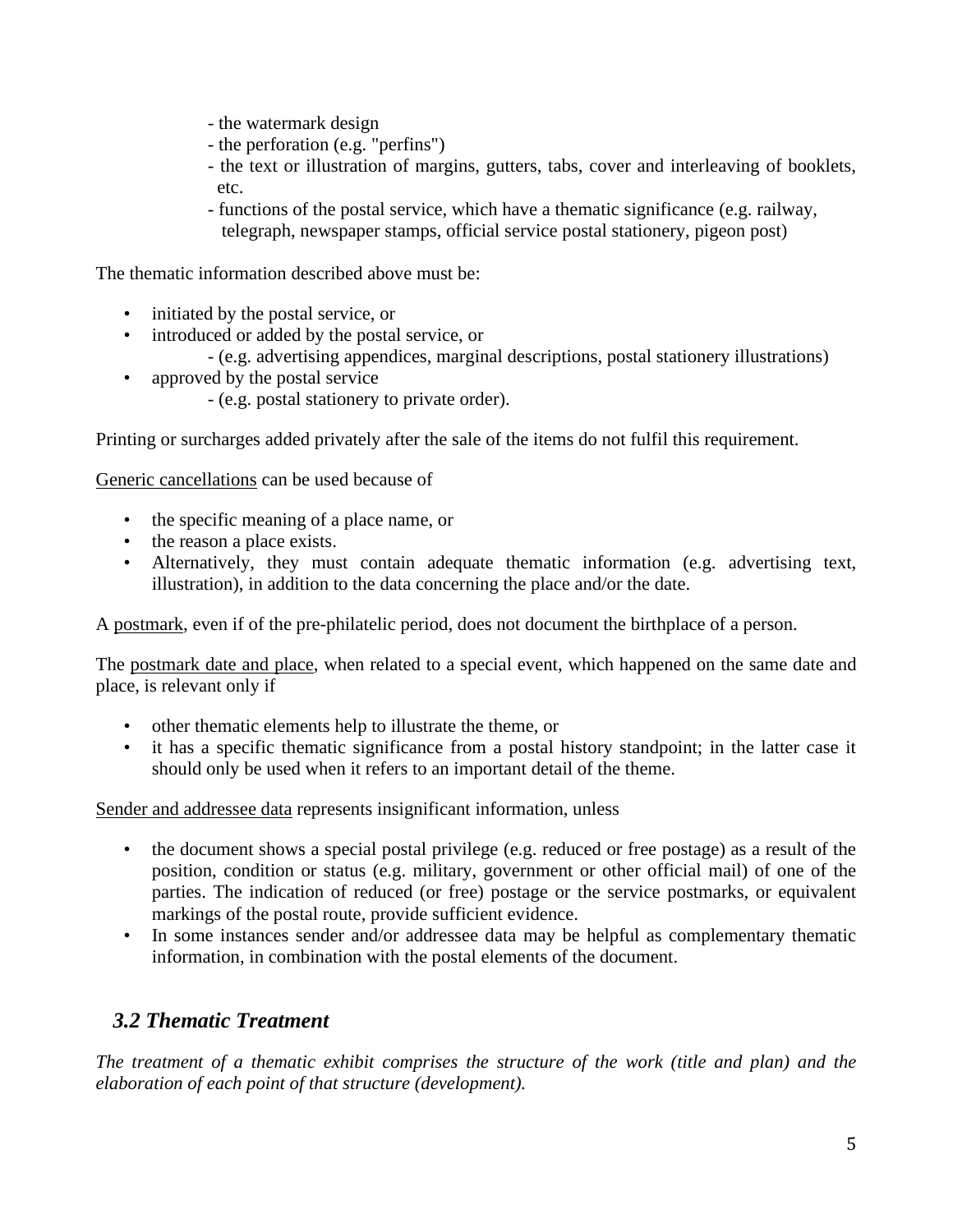A thematic exhibit illustrates the theme chosen by the exhibitor, or better, tells a story related to this theme. The theme or story is presented in the thematic text and illustrated with appropriate philatelic material (see Article 1).

In thematic philately the plan represents the concept, as defined by the GREV. The two subdivisions Title and plan and Development represent the two aspects of an interlaced process, based on personal study and research by the collector on both the theme and the material:

- A deeper knowledge of the theme enables one to increase the number of facts and details described in the story and to look for additional items to illustrate them.

- A better knowledge of the material allows one to identify new pieces, which often must be justified through further study of the theme, which could result in a more elaborate plan.

The pages of an exhibit ought to present the chosen theme, as presented by the title and detailed in the plan, in its entirety, i.e. important parts of the chosen theme must not be omitted.

Innovation is the personal approach of the exhibitor, highlighting the results of his/her ability to create an interesting story and illustrate it with the best material available.

## **3.2.1 Title and Plan**

*The title with any subtitle defines the scope of the exhibit.* The title and the plan represent a meaningful entity and reflect the specific characteristics of the chosen theme. Hence, different titles originate different plans.

The title represents the synthesis of the exhibit. Therefore the title and the contents of the pages have to match and the sequence of the philatelic items mounted on the pages should give the full details of the story implied by the title. Boosting titles to make the exhibit more attractive can be misleading if they deviate from the plan and its development on the pages.

*The plan defines the structure of the exhibit and its subdivisions and covers all major aspects relevant to the title. It should be entirely structured according to thematic criteria. The order of the main chapters and their subdivisions should demonstrate the development of the plan rather than list its main aspects.* 

The plan should, as much as possible, present the synthesis of the story told by the exhibit. It should not be a mere list (e.g. lexicon approach). The plan provides a clear and intelligible insight into all major aspects of the theme. It may:

- be freely chosen in order to detail all the main aspects of a theme or an idea, or

- derive naturally from the theme.

The structure of the plan may follow:

- a time-related classification (historical, evolutionary), or
- subject-related criteria (scientific, systematic, organisational, economic, etc.), or
- other subdivision criteria, in the case of themes related to Organisations and Institutions (e.g. Red Cross, League of Nations, Council of Europe), repetitive events (e.g. Stamp Days, Olympic Games), etc., such as:
	- their structure,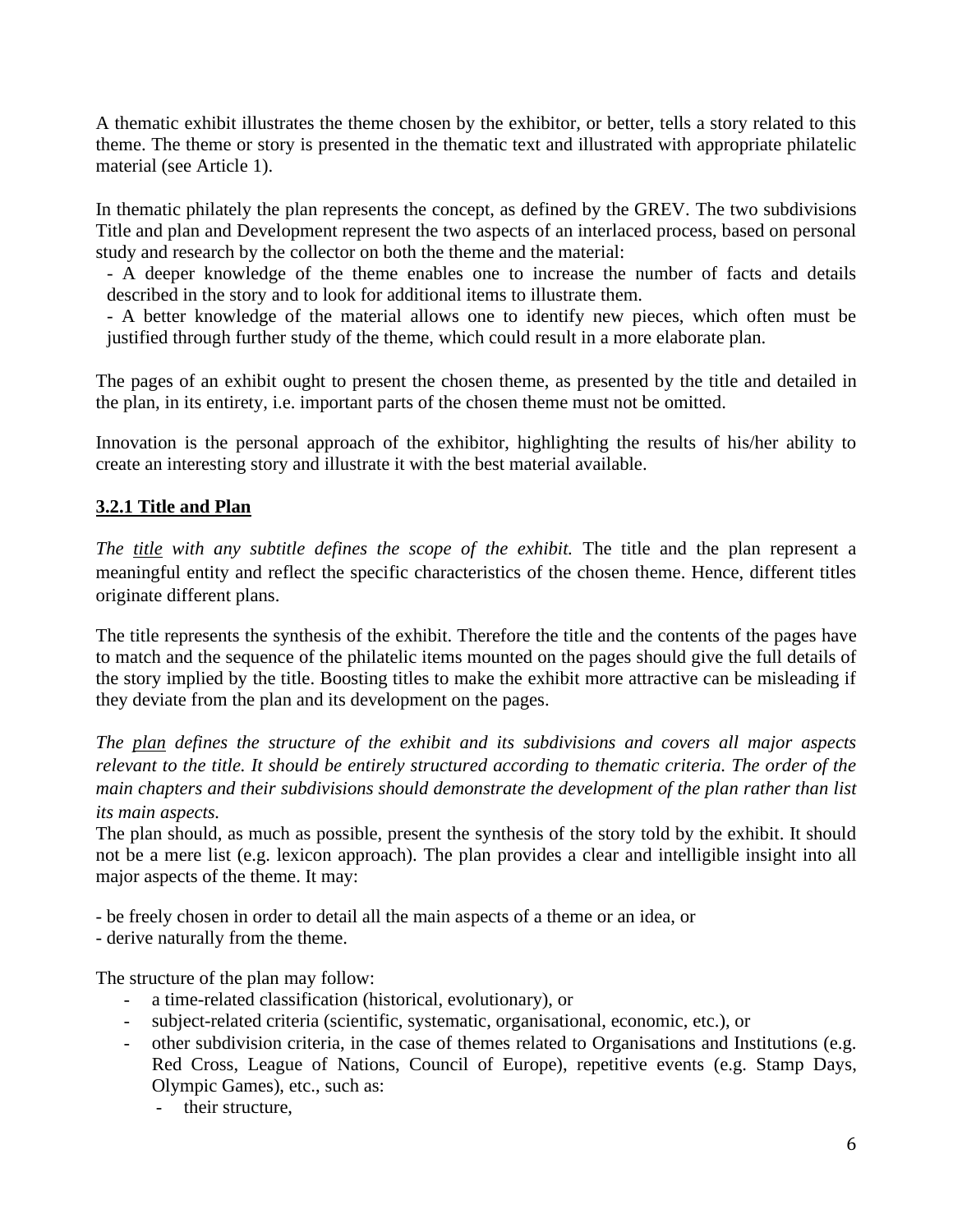- their type of organization
- individual events following thematically time- or place-related classifications.

Themes developed within an organisational or chronological framework should clearly show the historical background, the aims, tasks, results and effects of the activities of such organisations or events.

The plan consists only of thematic divisions and subdivisions, with no generic chapters (e.g. "Miscellaneous", "Appendix"). Subdivisions by date of issue, issuing country, type of material (e.g. "Meters", "Postal stationery"), or purpose of issue (e.g. "Anniversaries") are to be avoided. Such items are best used according to their thematic information. The same applies to special philatelic studies (ref.: 3.2.3).

The plan is supposed to present the content of the exhibit in a logical order of chapters (and subchapters) allowing the study of the entire exhibit without disturbing breaks between the different chapters. Ideally the beginning of the following chapter has a logical link with that preceding. This helps to create an interesting story instead of an unconnected "list of contents". The best is when the chapters (and subchapters) themselves are structured like a story.

An effective plan covers the largest scope compatible with the title. In this respect, unless specifically stated in the title, the plan should not be limited by time or by geography, as far as the chosen theme allows it.

The different chapters should have a good balance, according to their relative thematic weight within the scope of the theme as defined by the title rather than by the quantity of material available.

The construction of an innovative plan is considered a prerequisite for an innovative development.

## The Plan Page

*The title and the plan must be presented on a page at the beginning of the exhibit, written in one of the official FIP languages.* 

On the plan page all major subdivisions of the plan, or parts of the story told, are described; finer and more detailed subdivisions are presented, in principle, only on the individual pages. The plan cannot be replaced by a literary description or by a generic introductory statement.

An adequate plan page will ensure that the public and the jurors do not have to "reconstruct" the plan by browsing through the pages of the exhibit. The obvious difficulties caused by having to do so might be reflected in the understanding and the evaluation of the exhibit.

A numerical classification (e.g. decimal, legal systems) is recommended, since it helps to make the exhibit easier to understand. It should be limited to major divisions of the plan. Experience has shown that a two/three digits/letters system is sufficient.

In addition to the plan page, an introductory title page may highlight the theme.

The official FIP languages in which the title, the plan and any other introductory statement have to be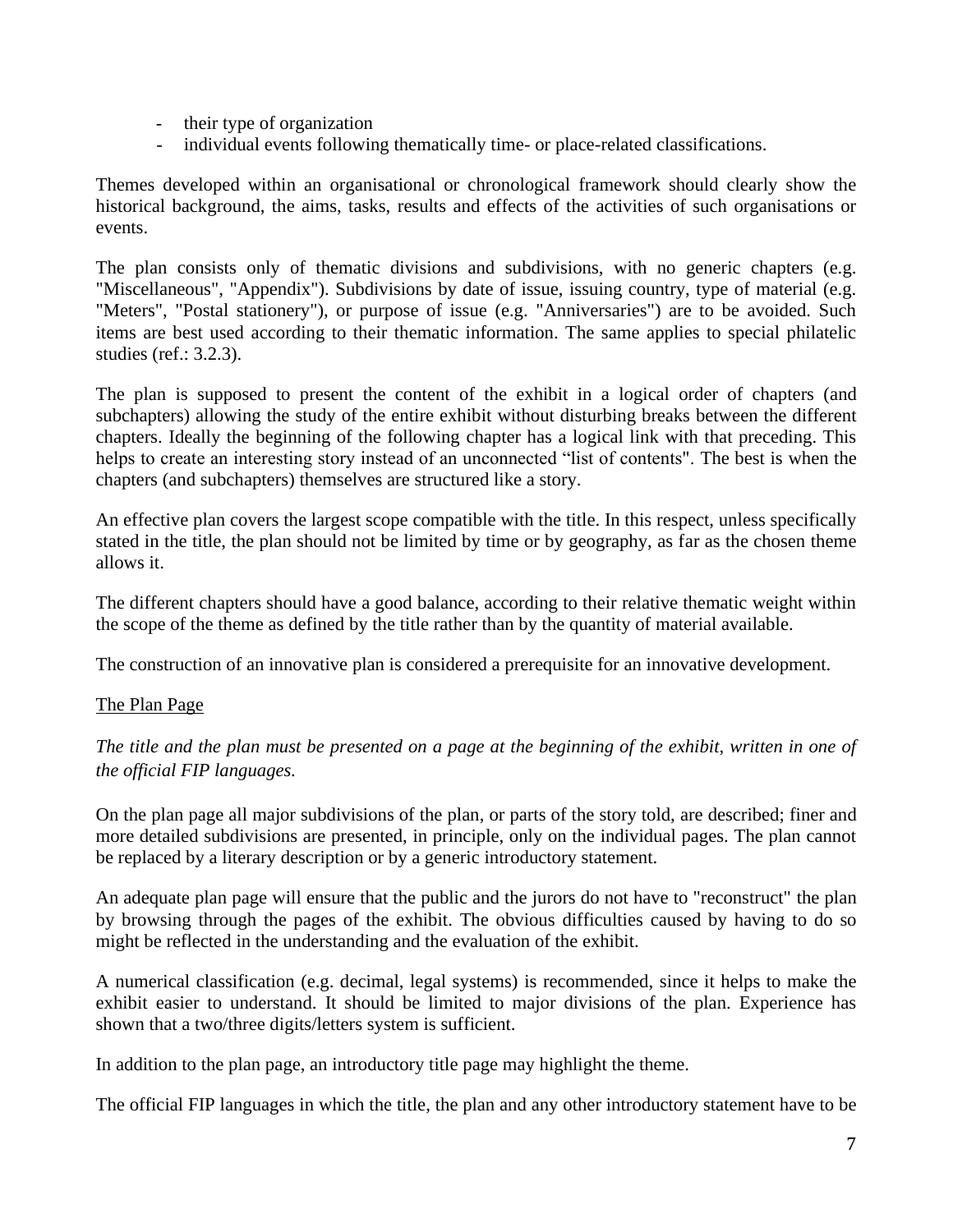presented are English, French, German, Russian, and Spanish.

## **3.2.2 Development**

The development means to elaborate the theme in depth, aiming to achieve an arrangement of the material fully compliant with the plan.

The analysis of both the theme and the appropriate material, based on a thorough thematic and philatelic knowledge, is a prerequisite for the best possible thematic development. This enables the skilful selection of each item and its correct positioning and sequence, as well as a connecting description. This is necessary to ensure a proper understanding of the relationship between the item and the theme.

This is shown by:

- the selection of the most suitable items for each thematic detail described.
- the balanced utilisation of the items according to the significance of the thematic detail they support. The number of philatelic items available for the same detail should not be the basis for their inclusion.
- the accurate thematic arrangement of the items shown on the same page according to the sequence of the "story". The correct sequence takes priority over the best appearance of the page.

Therefore, the simple classification of the philatelic pieces related to a subject is necessary but not sufficient to achieve an advanced degree of elaboration.

## The Thematic Text

*The thematic text ensures the necessary thematic links and to provide thematic details, whenever needed*. It:

- illustrates the logical sequence of the development, by connecting the items shown. A good connection is effective and concise, without unnecessary information. This requires that the text be fluid enough to demonstrate the thread of the development.
- explains the thematic qualification of an item, if required (Ref. 3.3 below)
- gives appropriate information of the thematic details of stamps and documents.

Any thematic explanation has to be closely related to the material shown, and any given statement must be supported by thematically appropriate philatelic items, otherwise, it weakens the thematic development.

Even if FIP languages are not compulsory for thematic and philatelic text, exhibitors who intend to show frequently at international exhibitions are strongly advised to present their exhibit in one of those languages, to help in the understanding of their work (Ref. GREV 3.3).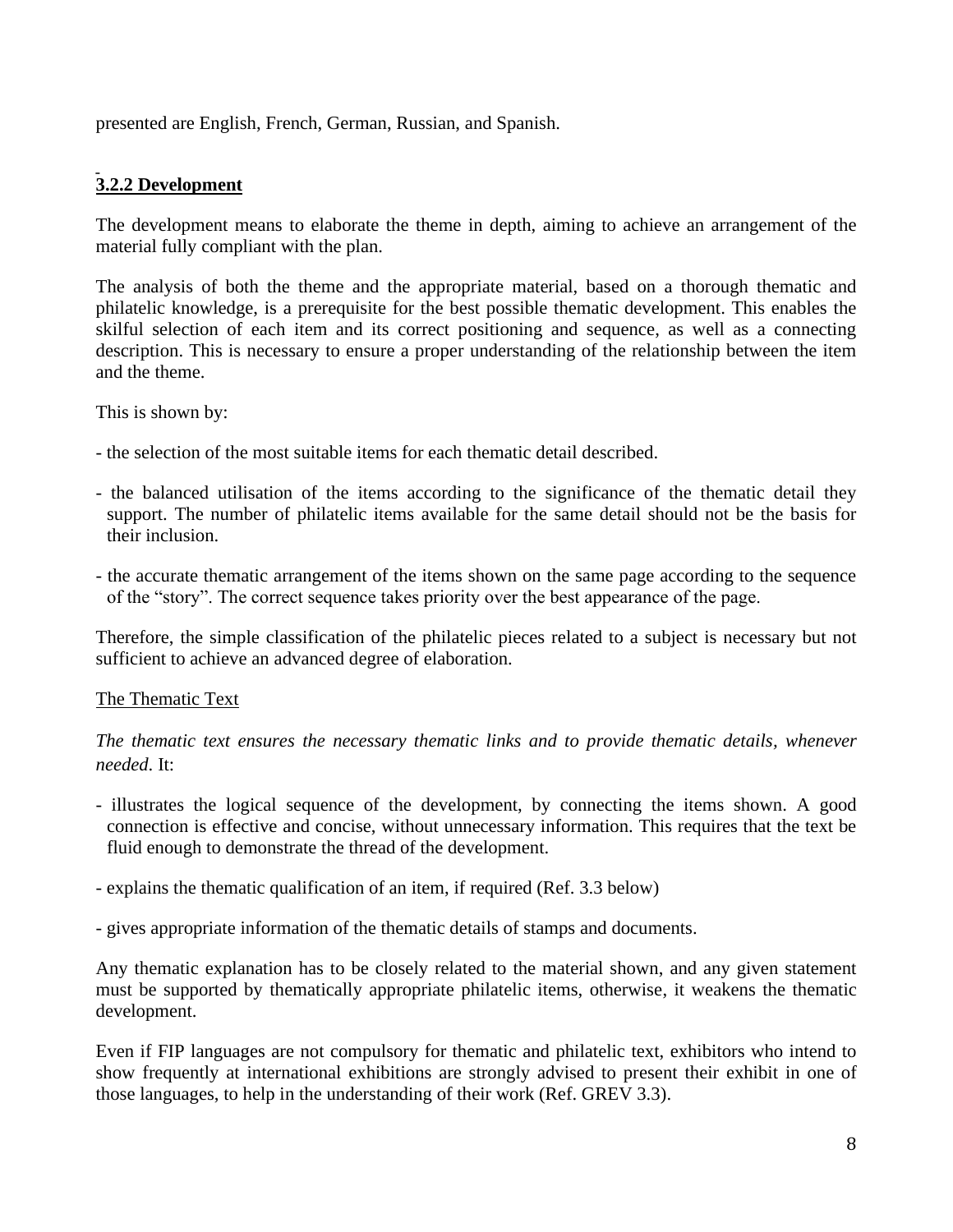## **3.2.3 Innovation**

*Innovation is shown by the:*

- *introduction of new themes, or*
- *new aspects of an established or known theme, or*
- *new approaches for known themes, or*
- *new application of material.*

*Innovation may refer to all components of Treatment.* The exhibit is supposed to show the personal creative work of the exhibitor, highlighting the results of his/her ability to innovate. This requires personal effort by study, research and imagination and cannot result from the simple mechanical duplication of existing works. Exhibitors can take advantage of all sources available on the subject (e.g. thematic and philatelic literature as well as other collections) to push their research forward.

## *3.3 Qualification of Philatelic Material*

The material displayed should be fully consistent with the subject chosen. The selection should show the appreciation of the exhibitor as to what is available in the context of his chosen subject. It should also include the fullest range of relevant philatelic material of the highest available quality (GREV, Art. 3.4).

*The connection between the philatelic material and the theme must be clearly demonstrated, when it is not obvious.*

A short thematic description is necessary whenever the connection between the item and the theme is not self-explanatory. Items without a demonstrated relationship with the theme should be excluded.

When selecting qualified material for the exhibit, preference and greater importance has to be given to:

- types of items that are the cornerstone of philately (i.e. stamps, postal stationery, cancellations and postmarks) as opposed to items with a lower postal connotation, even if their issue or use has been duly authorised by the post
- issues which have information whose contents bear a direct relation to the issuing country from a political, historical, cultural, economic and/or similar standpoint. Avoid speculative issues, which exploit the "fashion trends" in thematic philately (these dubious items ought to be in principle totally excluded), with special reference to issues not following the code of ethics of the UPU
- normal issues, as opposed to additional parallel imperforate issues (stamps and souvenir sheets)
- genuinely cancelled items, as opposed to items cancelled to order
- genuinely carried commercial mail with relevant cancellations, as opposed to mere souvenir documents and any similar items which were created to please collectors, e.g. decorated FDCs (even when issued by the postal service), and maximum cards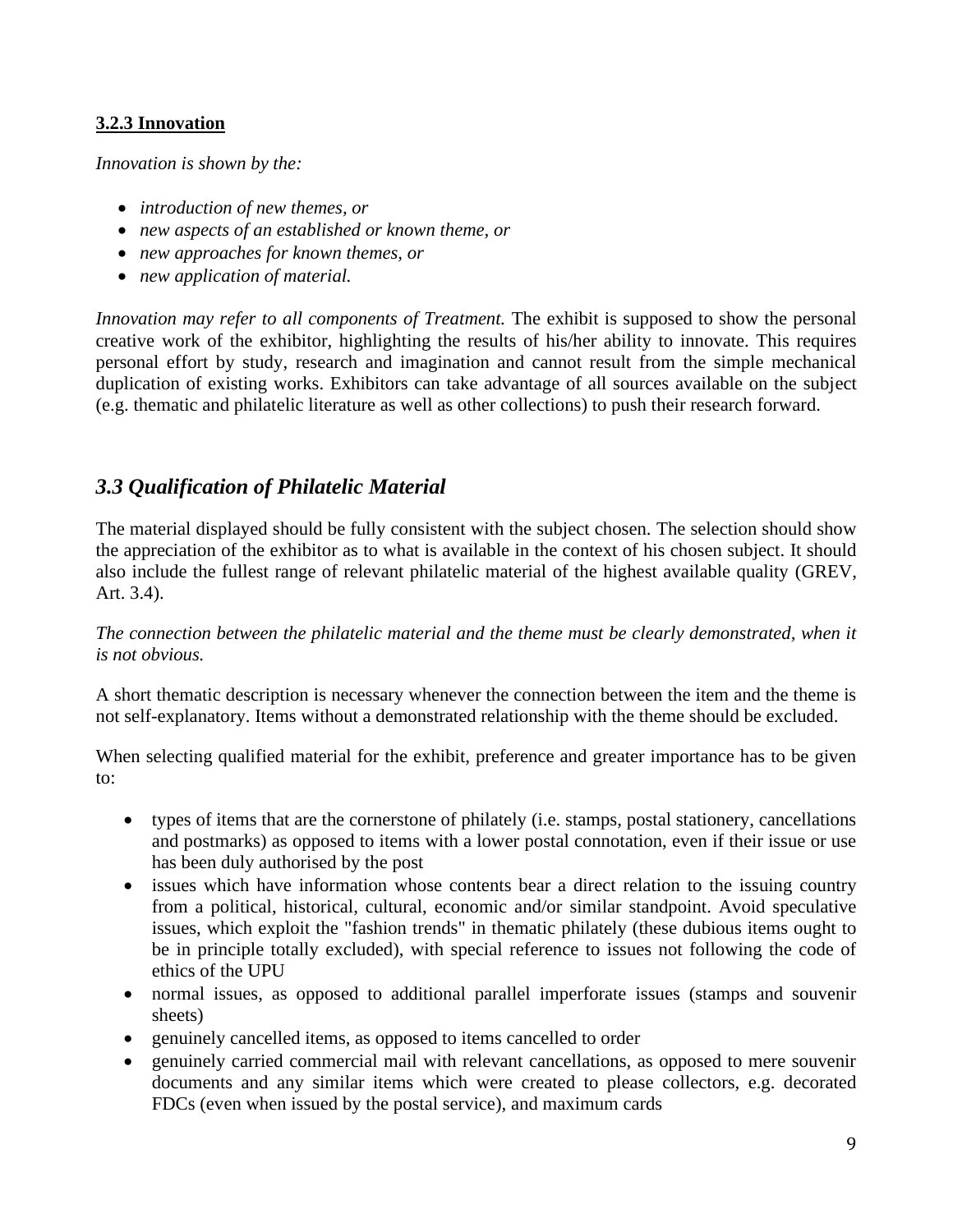- genuinely carried items with correct postage and relevant thematic cancellations, as opposed to favour cancellations, often with underfranked postage, or, even worse, cancellations on stampless covers ("blank cancellations") unless due to a free postage privilege
- documents with individual, differing addressees, as opposed to covers and cards received by the same addressee as a result of a subscription
- correct postage frankings, preferably as multiple franking of a thematically important stamp, as opposed to overfrankings due to philatelic reasons (e.g. complete sets)
- meter frankings with correct postage, as opposed to favour cancellations (e.g. "000"), unless the latter is a "specimen" or it has a justified postal reason.

Exceptions to the above criteria may only be shown if properly justified.

The relative rarity or unusual characteristics of proofs, varieties and similar items, can increase the philatelic quality of the exhibit. Common varieties (e.g. minor colour nuances) play an insignificant role and they are likely to adversely affect the thematic development. If a variety does not clearly demonstrate the connection with the theme, the normal item should be also shown as a reference.

Common stamps and documents are appropriate if they best represent important thematic details.

The use of maximum cards should be limited to a few, significant items, mainly to enhance the understanding of the thematic information, if this is too tiny to be properly seen, on the stamp. In addition to the necessary concordance of subject, time and date, defined in the principles of Maximaphily, these items should have a theme-related cancellation.

The use of revenue stamps for fiscal purposes should be limited to a few, significant items, mainly to enhance the thematic development in very important points of the theme that cannot be covered otherwise. These items are to be properly justified.

## Philatelic studies

Postal items and documents present a number of philatelic variants. If this material is of thematic and philatelic importance, then a concise and balanced philatelic study is commendable, so that this material can be properly shown.

A philatelic study follows in a systematic manner the criteria for traditional philately (e.g. development of the item, varieties), postal history (e.g. usage, routes, handling of the mail, postmarks) or any other postal philatelic discipline. A philatelic study may exploit existing sources for further personal research. In order to safeguard the balance of the exhibit, the aim of these studies is not completeness, but the presence of the most significant philatelic peculiarities. The extent of the studies is proportional to the degree of specialisation of the exhibit.

Philatelic studies, whenever included, blend with the thematic development without affecting the fluidity of elaboration of the exhibit. The thematic text has to continue in parallel with the study, so that there is no disturbing interruption.

## Philatelic text

*A short explanation is required only when the material is not self-explanatory or there is a need to*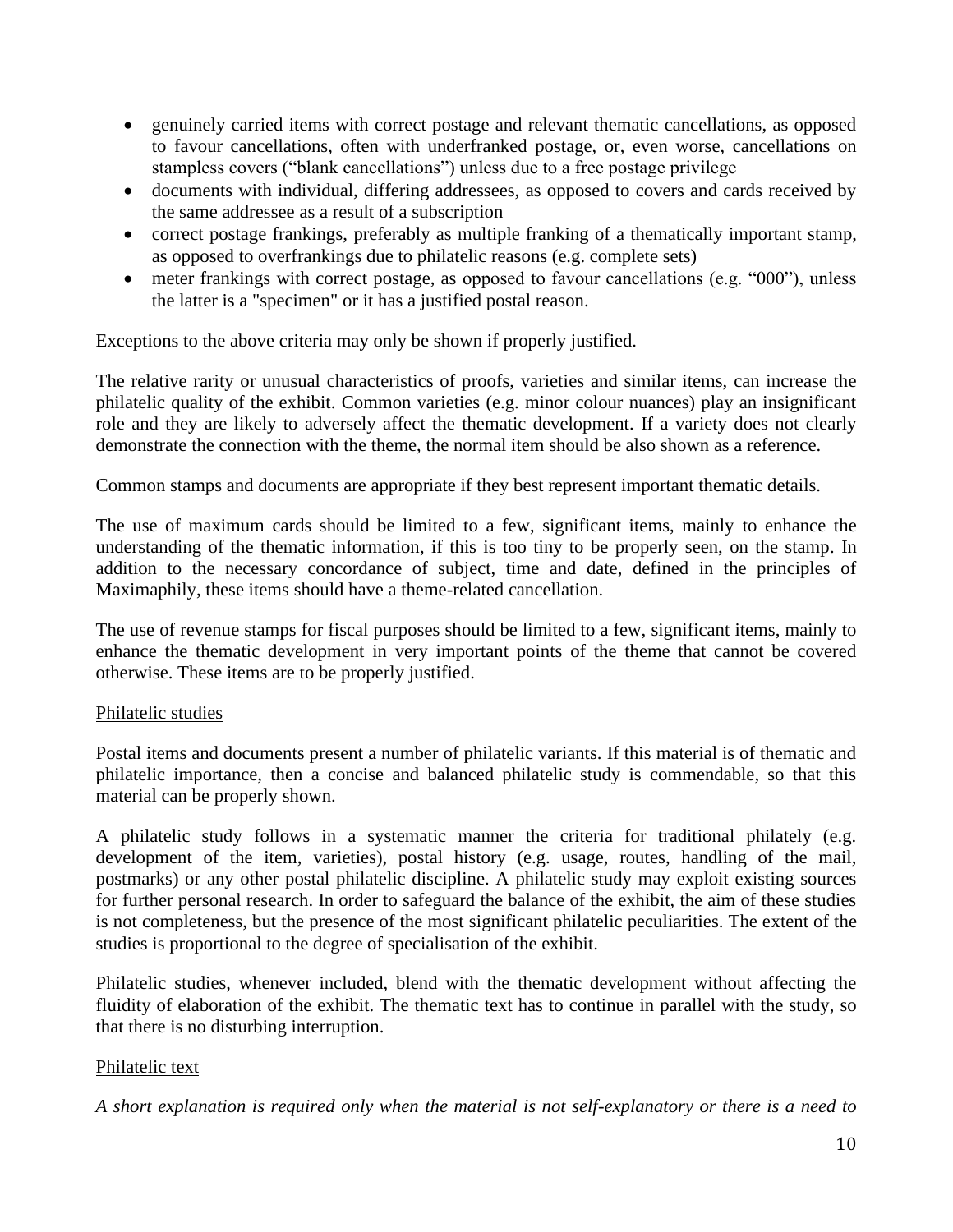*illustrate special research.* A philatelic text can be used when a specific philatelic characteristic of the item is not easily recognizable, for documenting the use of revenue stamps, or for presenting a philatelic study. Boosting definitions, in the style of those of the auction-catalogues, are inappropriate.

## **3.4** *Presentation*

The presentation and the accompanying text of the exhibit should be simple, tasteful and well balanced. It should add information to that provided by the material and show the level of understanding of the subject and the personal research of the exhibitor (GREV Art. 3.4).

See Art. 3.5 for hints on how this criterion is evaluated.

## **3.5 One Frame Exhibits**

A One Frame exhibit of Thematic Philately is intended to be an exhibit with a very narrow theme that fits into one frame. If a theme can be shown in more than one frame, it is not suitable as a theme for a One Frame exhibit.

A selection of items from a multi-frame exhibit may be suitable only if the selection can completely treat a natural sub-theme of the exhibit within one frame. An extract of a multi-frame exhibit showing only the best items ("cherry picking") from a multi-frame exhibit is not appropriate as a One Frame exhibit.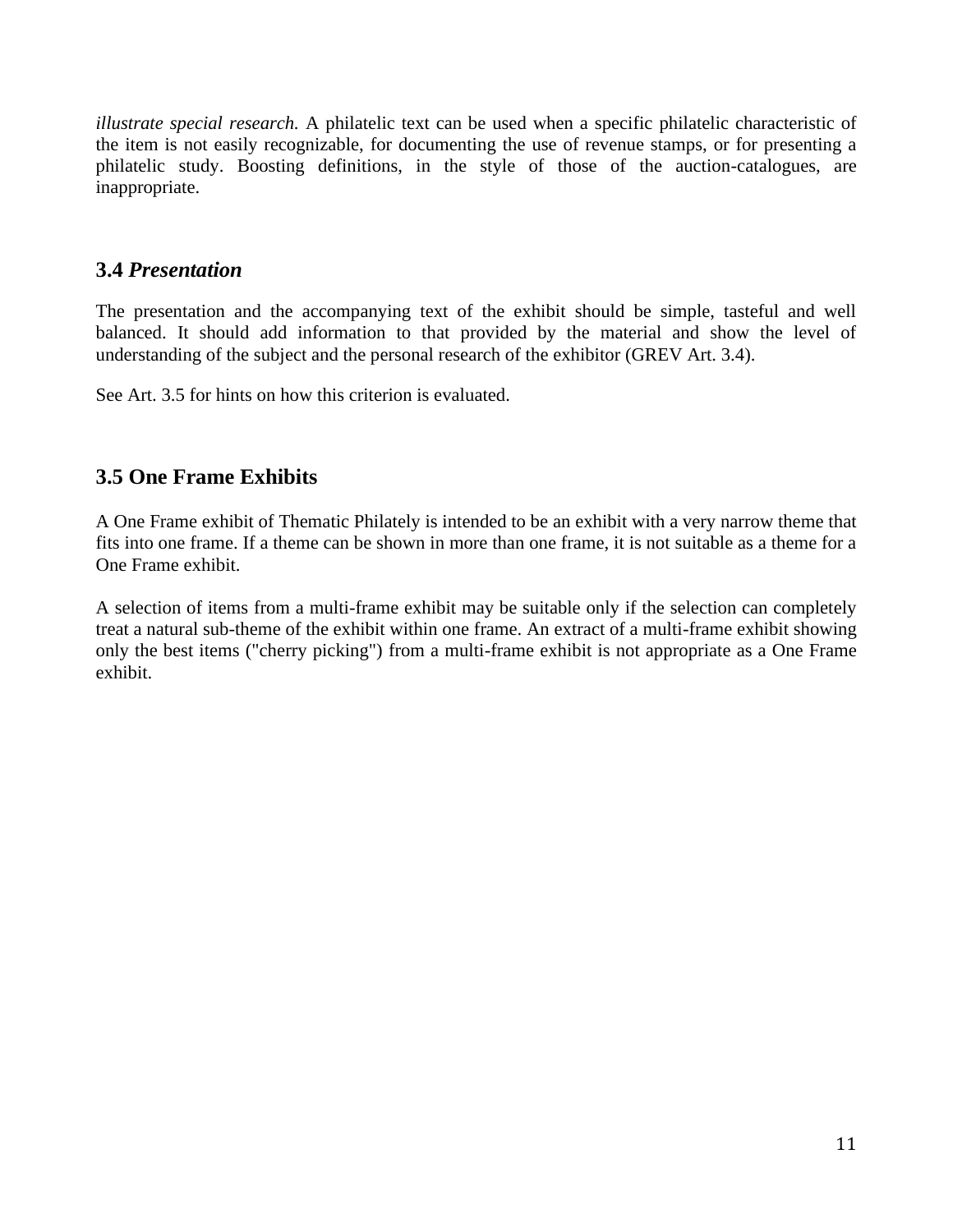# **ARTICLE 4: CRITERIA FOR EVALUATION**

*The general criteria, as specified in GREV Art. 4, are adapted to the peculiarities of the thematic class.* 

The thematic jurors must complete an evaluation form in order to be guided towards a thorough, unbiased and consistent judging.

In order to help consistent judging, within all of the following evaluation criteria, except for Presentation, there is a distinction between Basic requirements and Achievements.

*Basic requirements.* When all of them are fulfilled a score equal to 80% of the maximum is assigned. When any of them is not fulfilled, a mistake occurs and the 80% score is reduced accordingly.

*Achievements.* These requirements are gradual goals on the road to make the exhibit outstanding. They are worth >80% of the maximum and the fulfillment of all of them implies the top score.

## **4.1 Thematic Treatment**

*Treatment will be evaluated according to the title and the plan, the development, and the innovation shown in the exhibit.*  $\frac{1}{25F}$  Treatment is the presentation of the story for the theme chosen and its development throughout the pages, both showing an innovative approach.

In assessing treatment judges are looking for:

- A logical development that is easy to follow
- A clear and concise write up
- A balanced exhibit for the theme chosen
- The degree to which the plan tells a story

They will check that the exhibit:

- Reflects the theme implied by the title
- Is developed in accordance with the plan
- Has new aspects and new approaches for known themes

## 4.1.1 Title and Plan

*The title and the plan will be evaluated considering the:* 

- *consistency between the plan and the title*
- *presence of the plan page*
- *adequacy of the plan page*
- *correct, logical and balanced structure (divisions and subdivisions)*
- *coverage of all major aspects necessary to develop the theme.*

The title defines the overall concept, which then is structured through the plan. Inconsistencies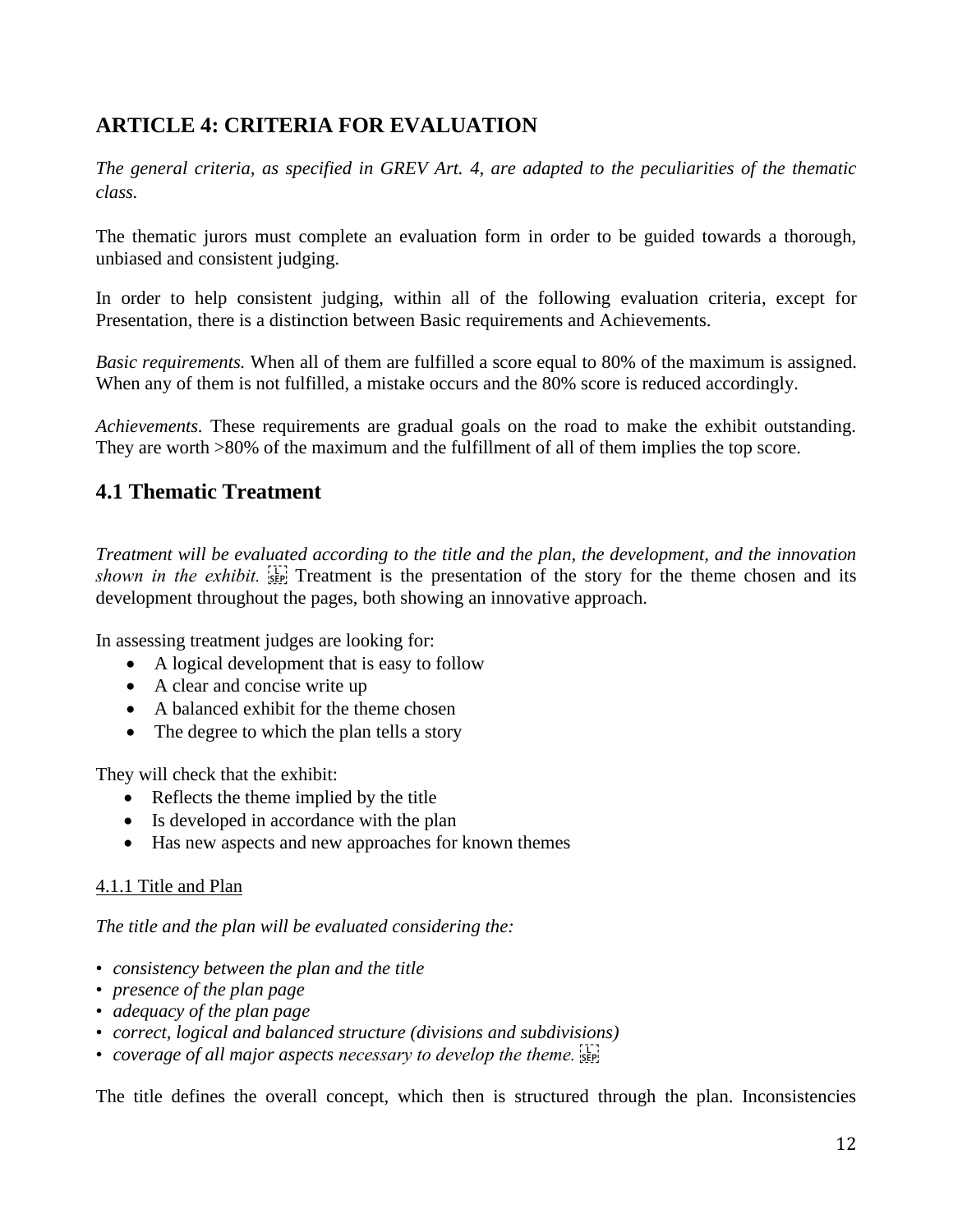between the title and the plan indicate either an inadequate breakdown in the plan of the title or an inappropriate synthesis of its structure in the selected title.

The plan page, that provides an insight into the theme, has to be shown at the beginning of the exhibit. Failure to do so will result in the automatic loss of three points.

The requirements for a correct, logical and balanced structuring into divisions and sub-divisions are defined as follows:

*Correct*: The plan should be accurate, scientifically reliable and sound

*Logical*: The sequence of the main chapters and their subdivisions must follow a rational order, without superfluous or misplaced chapters

*Balanced*: The same importance should be given to the different sections in accordance with the thematic significance and the available material coverage of all major aspects necessary to develop the theme.

The best plans are those in which the chapters (and subchapters) themselves are structured to tell a story and are evaluated much higher than those structured like a "list of contents".

Title and plan will be evaluated considering the:

#### *Basic requirements*

- presence of the plan page
- adequacy of the plan page
- consistency between the plan and the title
- correct, logical and balanced structure (divisions and subdivisions)
- coverage of all major aspects necessary to develop the theme

#### *Achievements*

• degree to which the plan tells a story

## 4.1.2 Development

*The development will be evaluated considering the:* 

- *correct assembly and positioning of the items in conformity with the plan*
- *connection between the items and the thematic text*
- *depth, shown through connections, cross references, ramifications, causes and effects*
- *balance, by giving to each thematic point the importance corresponding to its significance within the theme*
- *elaboration of all aspects of the plan.*

The storyline as presented by the plan should be developed on the single pages and written as a continuous story flowing through each page and through all pages. It should be read as in a book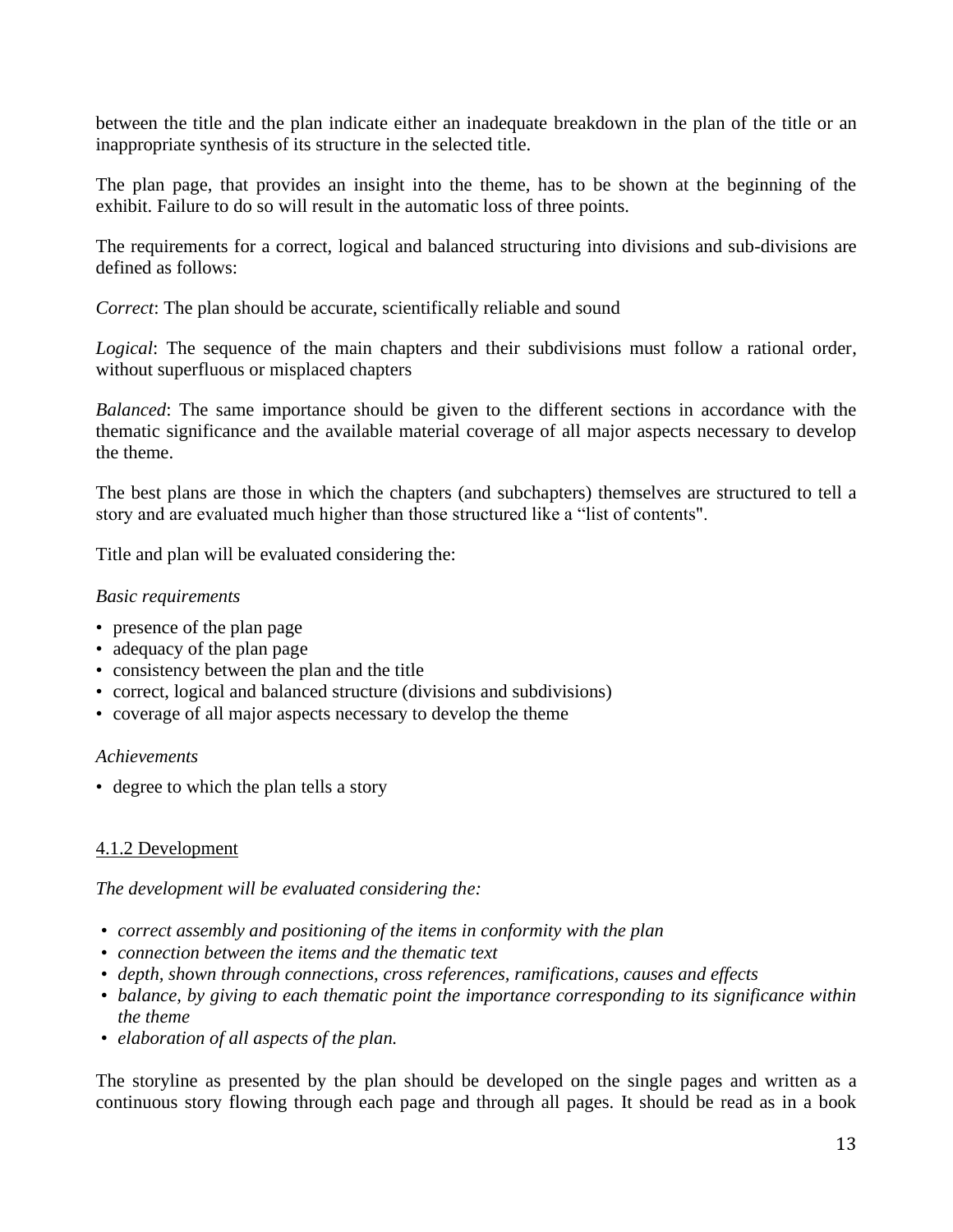from top left to bottom right.

For an easy-to-follow development each page should have on top the numbered chapter or subchapter that indicates which part of the plan is being developed on the page. An additional page title summarizing the content of the page is also helpful.

The correct assembly and position of the items, including the individual ones on each page, is demonstrated by a well understood, correct, and fluent thread of development. Misplaced items make development confused and hard to understand. Items should be placed near the thematic text related to them.

The balance is demonstrated by giving the appropriate depth and size to the various thematic details, according to their significance within the theme. This also applies to philatelic studies.

Development will be evaluated considering the:

### *Basic requirements*

- correct assembly and positioning of the items in conformity with the plan
- connection between the items and the thematic text
- elaboration of all aspects of the plan
- presence of a "red thread" that connects the single pages and chapters into a continuous story

#### *Achievements*

- balance, by giving to each thematic point the importance corresponding to its significance within the theme
- depth, shown through connections, cross references, ramifications, causes and effects

## 4.1.3 Innovation

*Innovation will be evaluated according to Art. 2.1.3.*

## **4.2** *Knowledge, Personal Study and Research*

The GREV considers "philatelic and related knowledge", that can be seen as the result of two components:

- A "concept" related knowledge. In almost all classes is of postal and philatelic nature: issues, usages, printing processes, rates, routes, services, and so on. In thematic philately this "concept" is of a thematic nature: cars, bridges, history, nature, sport, etc.; hence "thematic knowledge" is that which is based on personal study and research and sound knowledge of the theme studied.
- "Philatelic knowledge", that relates to the material used to support the concept. This component is common to all classes.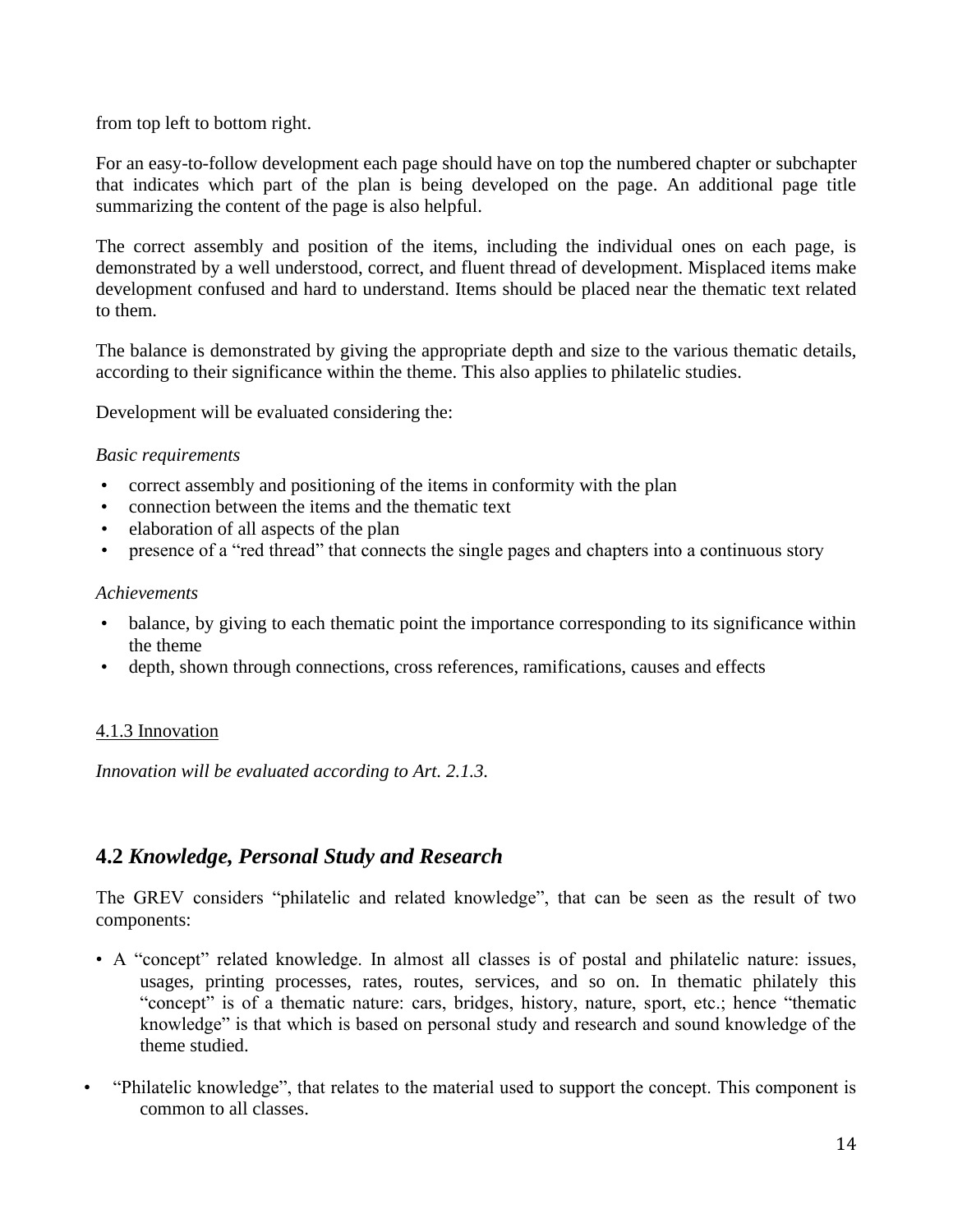## 4.2.1 Thematic Knowledge, and its related Personal Study and Research

*Thematic Knowledge, and its related Personal Study and Research will be evaluated considering the*

- *appropriateness, conciseness and correctness of the thematic text*
- *correct thematic use of the material*
- *presence of new thematic findings for the theme.*  $\frac{1}{2}$

Thematic knowledge refers to the general knowledge of the theme as shown in the choice of the items, their mutual relationship and the degree of appropriateness of the accompanying text; the correct thematic use of material is reflected by the degree of appropriateness to cover specific thematic details.

Thematic knowledge assumes the absence of thematic errors and avoids excuses for showing material, that is not directly connected with the theme or doubtful, or unnecessary borderline items.

Thematic knowledge is also demonstrated by the use of "surprising" material, that is thematically appropriate, even if not immediately seen from the material alone, but whose appropriatness was discovered by the exhibitor.

The level of thematic study and research is evaluated by taking into account the availability of previous studies of the theme, in order to assess how much the treatment took advantage of available thematic and philatelic literature, catalogues and documented research. This will then be compared with the personal research and study shown in the exhibit.

#### *Basic requirements*

- appropriate, concise and correct thematic text
- correct use of thematic material

#### *Achievements*

- thematic details in text and material
- presence of new thematic findings for the chosen theme
- "surprising" material (which does not belong to the subject, but thematically fits into the story of that page)

## 4.2.2 Philatelic Knowledge, and its related Personal Study and Research

*Philatelic Knowledge, Personal Study and Research will be evaluated considering the* 

- *full compliance with the rules of postal philately*
- *presence of the widest possible range of postal-philatelic material and its balanced use*
- *appropriateness of postal documents*
- *appropriateness and correctness of philatelic text, when required*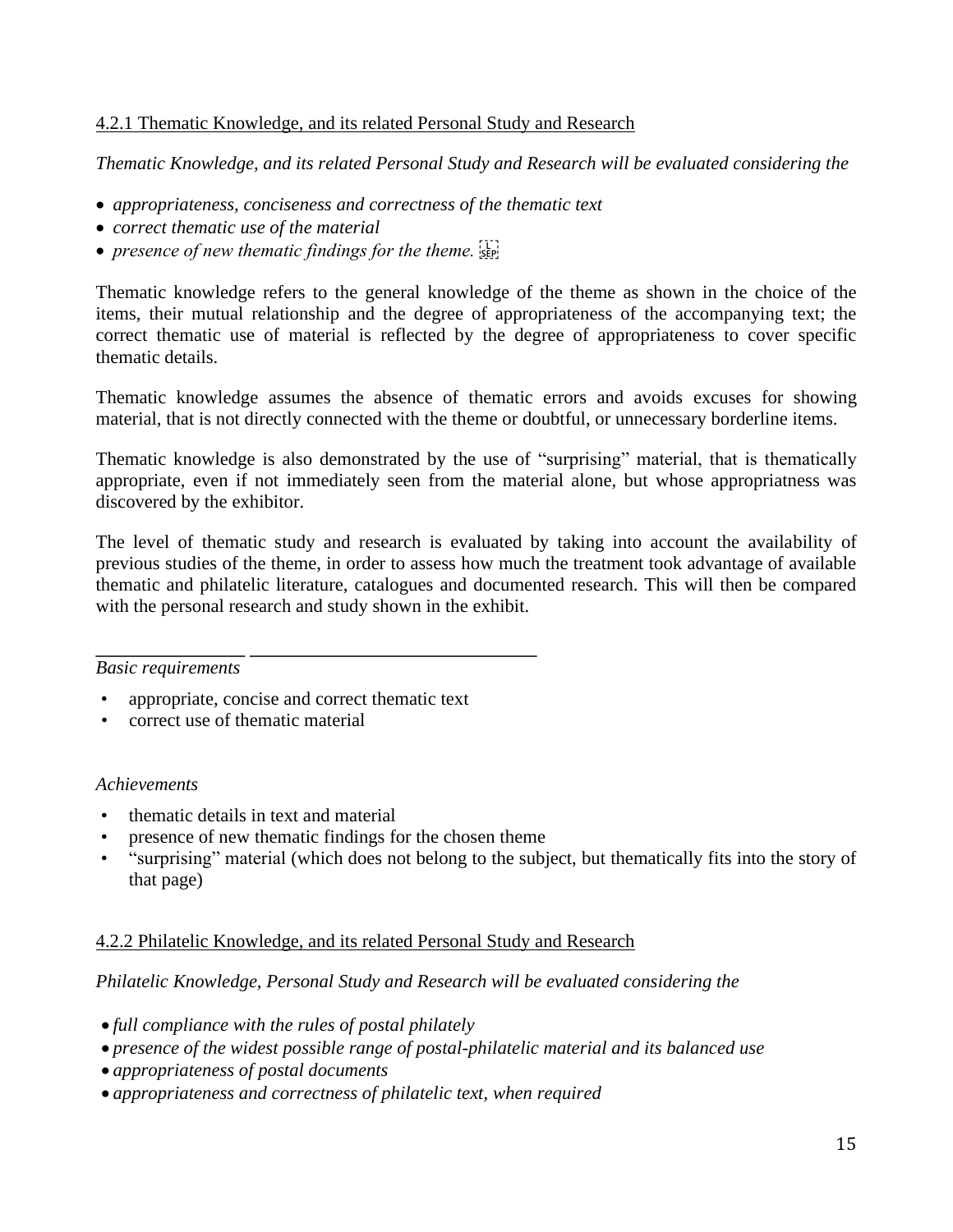## • *presence of philatelic studies and related skilful use of important philatelic material.*

The full compliance with the rules of postal philately concerns, for instance, the presence of items that are unsuitable for collecting purposes because of their state (e.g. cut stamps or cut postal stationery, improper maximum cards).

Postal-philatelic items (e.g. stamps, postal stationery, proofs, sketches..) should be shown in their entirety. Overlapping is allowed when showing varieties of postal stationery, in a way that the detail with the variety itself is clearly visible. Windowing of cancellation and imprint on a postal stationery is allowed when the thematic text refers to the cancellation. Windowing or folding is allowed for very large items such as large telegrams, complete sheets of stamps etc.

The presence and balanced utilisation of all the different philatelic types of material should be obtained by presenting items of all periods and from the largest number of countries, within the possibilities of the chosen theme.

The suitability of the postal documents considers their philatelic appropriateness, as well as the selection of items of real philatelic significance rather than of extravagant pieces.

Very limited exceptions (at most one per frame on average) to this general rule are admitted, when the selected philatelic material significantly enhances the relation to the thematic text or is the only way to illustrate it. This refers to the inclusion of both borderline items or items of non-postal nature (e.g. commercially used old *repiquages*, revenue stamps, covers with addresses sent to personalities subject of the theme, private prints, marks, vignettes and other similar material, if on postally travelled cover or document). In such cases the items must be fully justified as exceptions, thus proving the philatelic knowledge of the exhibitor.

Personal philatelic study and research are demonstrated by the presence of:

- material which has not yet been researched for that theme, or where there has been very little research
- philatelic studies presenting a true, well documented, philatelic in depth analysis and which are not just an excuse for showing an accumulation of more pieces without any serious philatelic foundation.

## *Basic requirements*

- Full compliance with the rules of postal philately
- Appropriateness of postal documents
- Appropriateness and correctness of the philatelic text, when needed
- Presence of good range of postal-philatelic material throughout the exhibit and on single pages

#### *Achievements*

• Presence of widest possible range of postal-philatelic material and its balanced use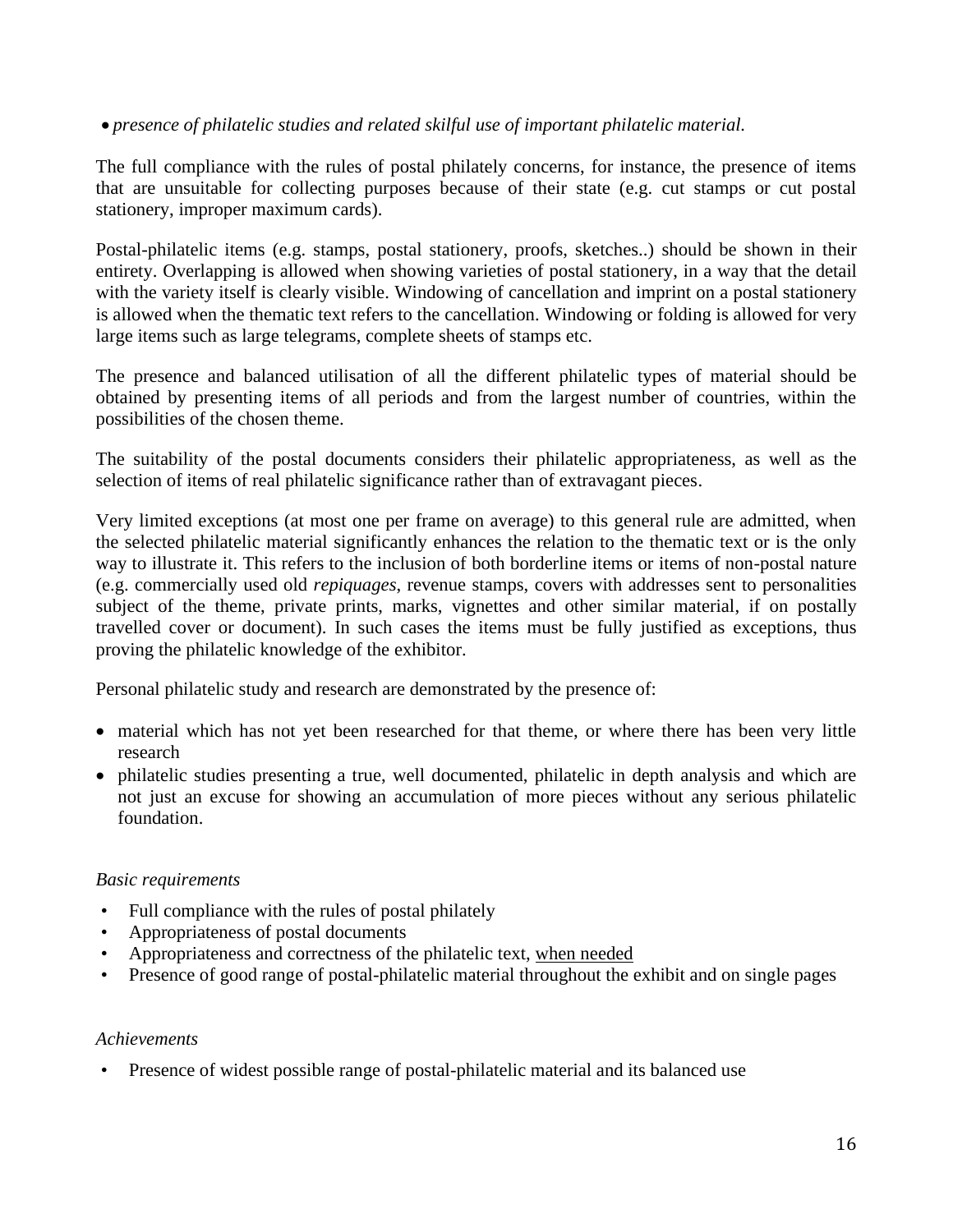- Presence of material which has not yet been researched for that theme, or where there has been very little research
- Presence of philatelic studies and skilful use of important philatelic material

## **4.3** *Condition and Rarity*

*The criteria of "Condition and Rarity" require an evaluation of the quality of the displayed material considering the standard of the material that exists for the chosen subject, the rarity and the relative difficulty of acquisition of the selected material.* 

## 4.3.1 Rarity

The rarity is based on objective criteria such as recognised absolute scarcity and difficulty of acquisition.

It is essential that varieties, proofs, essays, are more rare than the issue itself, in order to increase the philatelic level. The same applies to blocks, strips, etc.

It is obvious that items which, despite being very rare, have no or insufficient relationship to the theme, should not be included in the evaluation of this criterion.

Judges will primarily be looking for:

- rarities of general significance in philately, if available for the theme
- rarities of specific significance for the chosen theme known to exist
- how easy it is to duplicate the exhibit

Judges will also be looking for:

• scarce and uncommon items, particularly from traditional philately, postal history and postal stationery

## *Basic requirements*

• Normal and modern material plus unusual and scarce items

## *Achievements*

• Presence of rare items

## 4.3.2 Condition

The condition is based on the usual overall criteria for evaluation in philately and is related to the degree of rarity of the items present in the exhibit.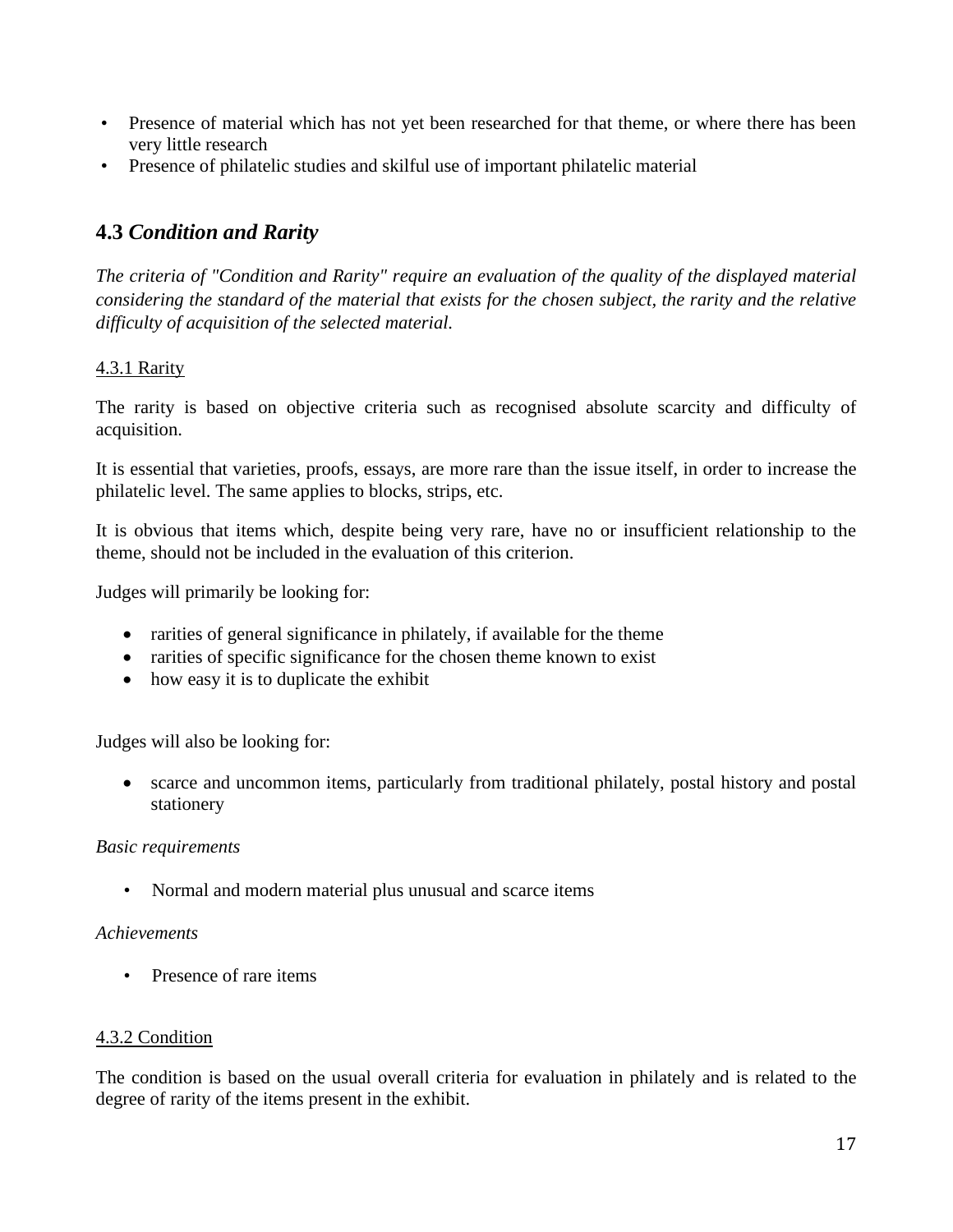All items should be in the best possible condition. The condition of items is evaluated as if they were stamps: No tears, no missing corners, no bends, no stains, no missing perforations (if present), etc.

- The condition of common material should be impeccable.
- Exhibitors are encouraged to show unique or very rare material that does not occur in fine condition, but are cautioned from including other items in a condition that may reduce the perceived overall condition of the exhibit.
- It is important to remember that the actual condition obtainable will vary according to the country and period.
- Commercially used items are to be preferred to philatelic produced ones.
- Cancellations should be as clear as possible with all essential wording complete and allow the stamp design, where thematically relevant, to be clearly visible.
- Booklets should be presented complete with stamps.
- If an item has been restored or manipulated, it must be described as such.

#### *Basic requirements*

• Normal and modern material in excellent quality, plus all unusual in good quality and rare material in average condition

#### *Achievements*

• Rarities in above average up to best quality

## **4.4 Presentation**

*The criterion of "Presentation" requires an evaluation of the:*

- *clarity of the display*
- *clarity of the text*<sup>1</sup>
- *the overall aesthetic balance of the exhibit.*

The method of presentation should show the material to the best effect and in a balanced way. The efforts of the exhibitor are demonstrated by the arrangement of the items and the text on appropriate exhibition pages in order to effectively communicate the story and to highlight the philatelic material in an attractive and aesthetic way.

The presentation of the exhibit is evaluated on:

- Overall aesthetic balance on the frames and the individual pages
- Good use of the page with not too much white space on the pages
- The write-up is clear and concise, i.e. sufficient write-up but not too much text
- Any photocopies/scans must be a minimum of 25% different in size from the original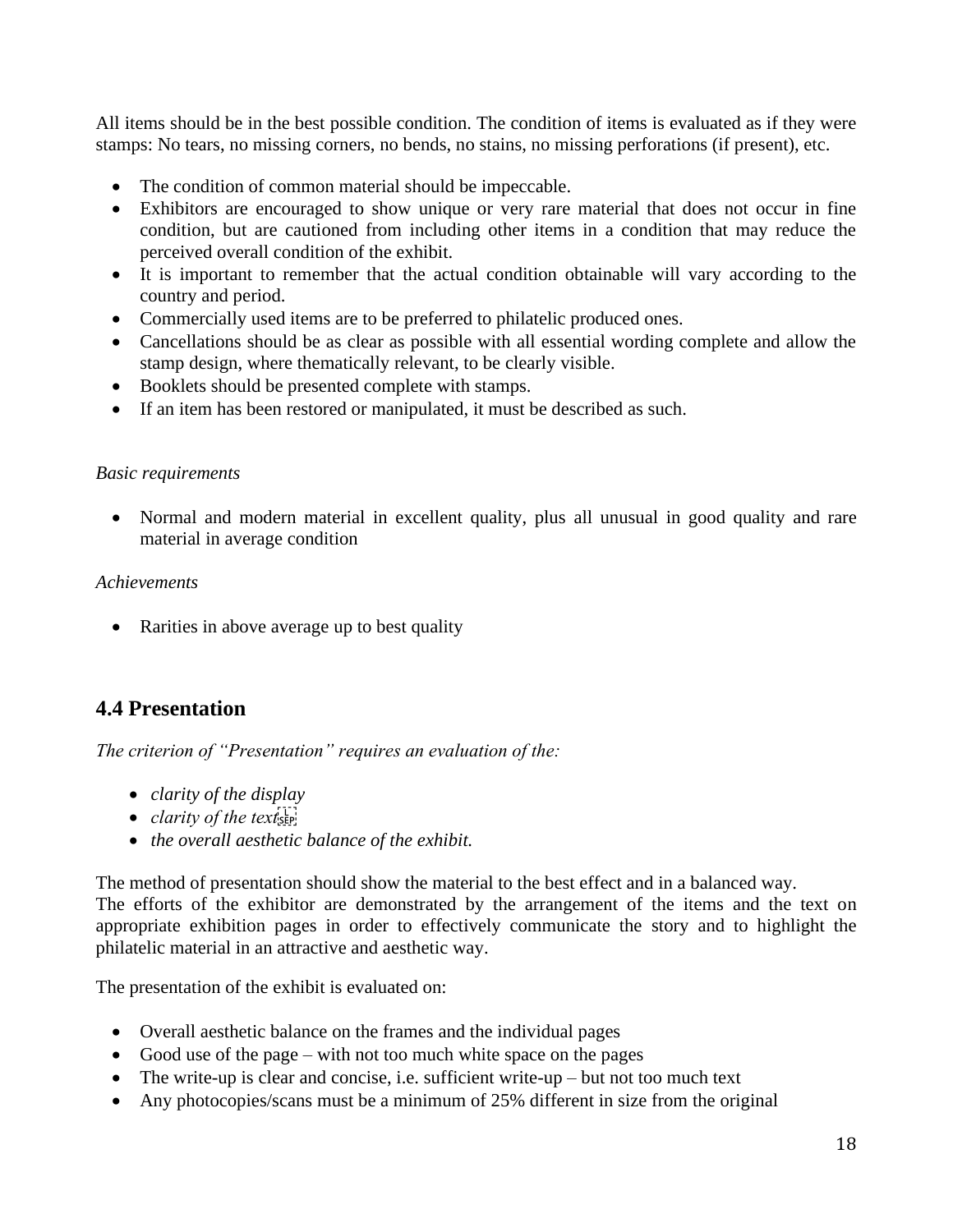• Careful and neat mounting

Other factors:

- No advantage or disadvantage shall apply as to whether the text is handwritten, typewritten or computer printed.
- Brightly coloured inks and coloured album pages should be avoided.
- Mounting of long covers at an angle should be avoided.

## **ARTICLE 5: JUDGING OF EXHIBITS**

5.1. Thematic exhibits will be judged by the approved specialists in their respective field and in accordance with the section V, Art. 31 to 46, of the GREX (ref.: GREV, Art. 5.1).

The thematic jurors must complete an evaluation form in order to be guided towards a thorough and consistent judgement.

5.2. For thematic exhibits, the following relative terms are presented to lead the Jury to a balanced evaluation (ref.: GREV, Art. 5.3).

| 1. Treatment                                | 35  |               |
|---------------------------------------------|-----|---------------|
| Title and Plan<br>Development<br>Innovation |     | 15<br>15<br>5 |
| 2. Knowledge, Personal Study and Research   | 30  |               |
| Thematic<br>Philatelic                      |     | 15<br>15      |
| 3. Condition and Rarity                     | 30  |               |
| Condition<br>Rarity                         |     | 10<br>20      |
| <b>4. Presentation</b>                      | 5   |               |
| <b>Total</b>                                | 100 |               |

The presence of faked, forged or repaired items, which are not clearly marked as such, will cause the downgrading of the exhibit by the Jury, according to the report of the special Expert Team appointed at each exhibition.

Reprints must be presented as such. Weak or faded postmarks must not be redrawn on piece; instead a copy of the postmark should be redrawn and presented next to the original.